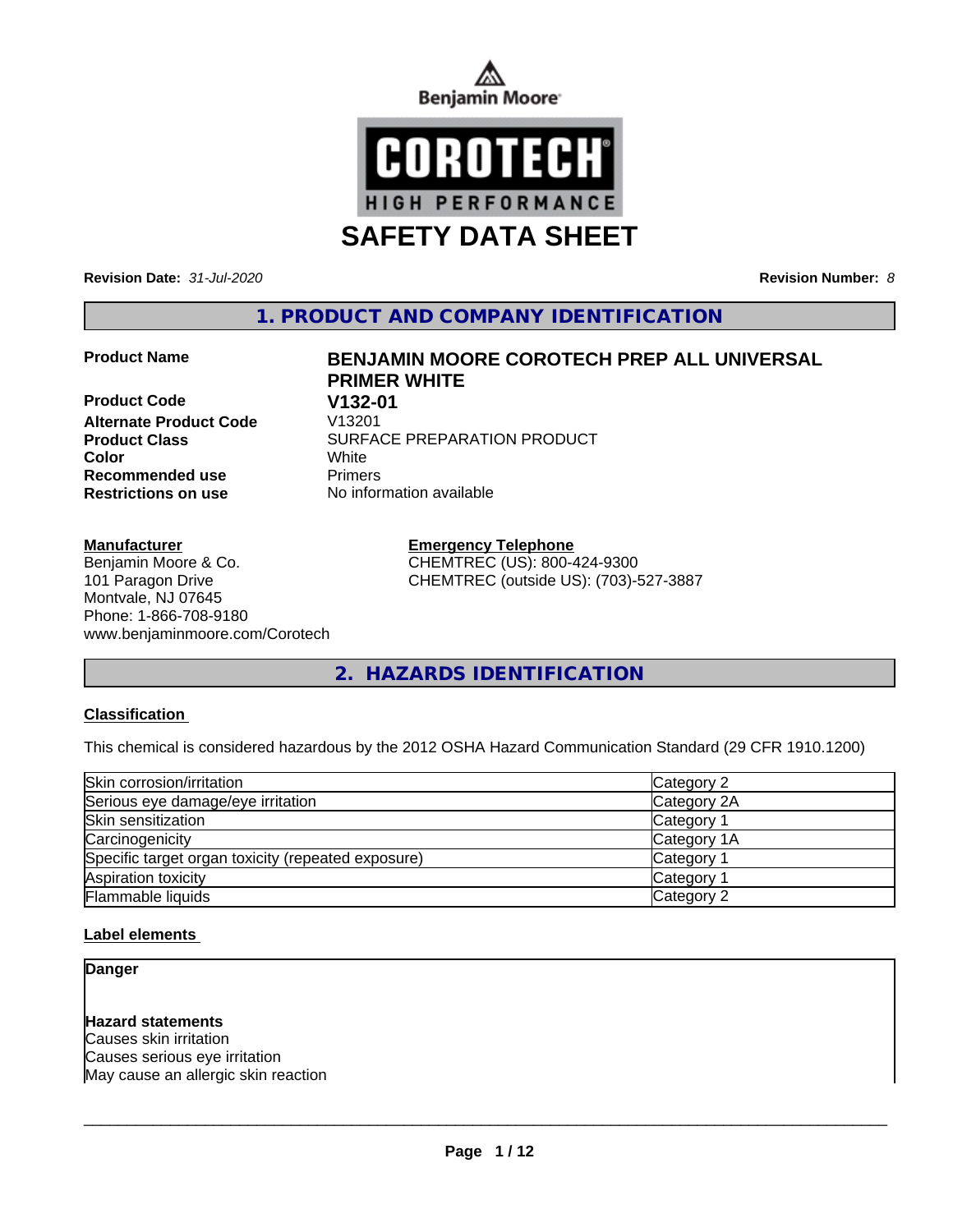#### May cause cancer

Causes damage to organs through prolonged or repeated exposure May be fatal if swallowed and enters airways Highly flammable liquid and vapor

**Appearance** liquid **Odor** solvent

#### **Precautionary Statements - Prevention**

Obtain special instructions before use Do not handle until all safety precautions have been read and understood Use personal protective equipment as required Wash face, hands and any exposed skin thoroughly after handling Contaminated work clothing should not be allowed out of the workplace Do not breathe dust/fume/gas/mist/vapors/spray Do not eat, drink or smoke when using this product Keep away from heat, hot surfaces, sparks, open flames and other ignition sources. No smoking Keep container tightly closed Ground/bond container and receiving equipment Use explosion-proof electrical/ventilating/lighting/equipment Use only non-sparking tools Take precautionary measures against static discharge Wear protective gloves/protective clothing/eye protection/face protection **Precautionary Statements - Response** IF exposed or concerned: Get medical advice/attention

#### **Eyes**

IF IN EYES: Rinse cautiously with water for several minutes. Remove contact lenses, if present and easy to do. Continue rinsing

If eye irritation persists: Get medical advice/attention

#### **Skin**

If skin irritation or rash occurs: Get medical advice/attention

IF ON SKIN (or hair): Remove/Take off immediately all contaminated clothing. Rinse skin with water/shower Wash contaminated clothing before reuse

#### **Ingestion**

IF SWALLOWED: Immediately call a POISON CENTER or doctor/physician

Do NOT induce vomiting

#### **Fire**

In case of fire: Use CO2, dry chemical, or foam for extinction

#### **Precautionary Statements - Storage**

Store locked up Store in a well-ventilated place. Keep cool

#### **Precautionary Statements - Disposal**

Dispose of contents/container to an approved waste disposal plant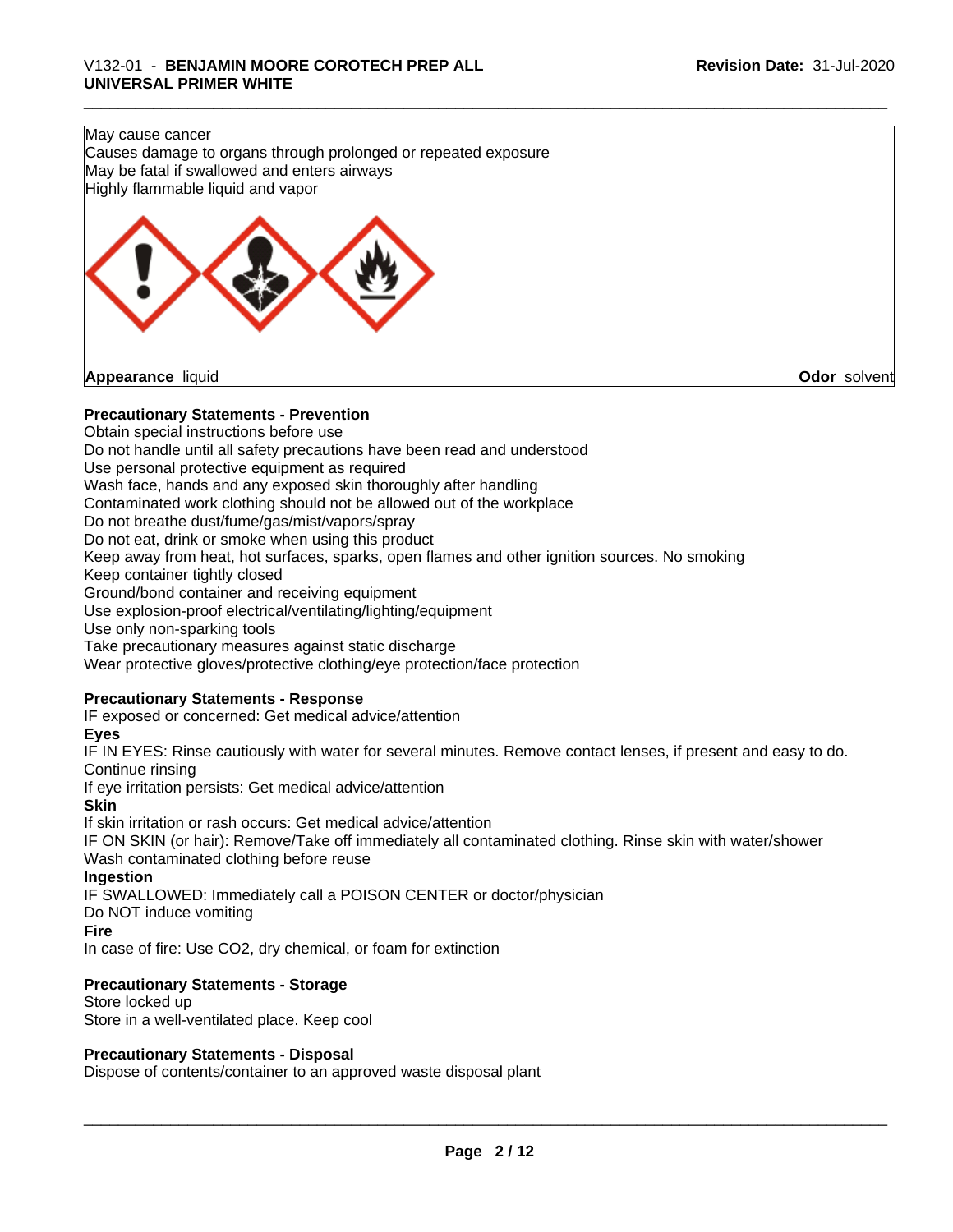#### **Hazards not otherwise classified (HNOC)**

Rags, steel wool or waste soaked with this product may spontaneously catch fire if improperly discarded

#### **Other information**

No information available

## **3. COMPOSITION INFORMATION ON COMPONENTS**

| <b>Chemical name</b>                       | <b>CAS No.</b> | Weight-%    |
|--------------------------------------------|----------------|-------------|
| Silica, crystalline                        | 14808-60-7     | $20 - 25$   |
| Talc                                       | 14807-96-6     | $15 - 20$   |
| Titanium dioxide                           | 13463-67-7     | $10 - 15$   |
| Xvlene                                     | 1330-20-7      | $5 - 10$    |
| Petroleum ether                            | 8032-32-4      | $5 - 10$    |
| Distillates, petroleum, hydrotreated light | 64742-47-8     | - 5         |
| Ethyl benzene                              | 100-41-4       | 1 - 5       |
| Solvent naphtha, petroleum, light aromatic | 64742-95-6     | $1 - 5$     |
| 1,2,4-Trimethylbenzene                     | 95-63-6        | - 5         |
| Methyl ethyl ketoxime                      | 96-29-7        | $0.1 - 0.5$ |

## **4. FIRST AID MEASURES**

#### **Description of first aid measures**

| <b>General Advice</b>                            | If symptoms persist, call a physician. Show this safety data sheet to the doctor in<br>attendance.                                                                                                                                  |
|--------------------------------------------------|-------------------------------------------------------------------------------------------------------------------------------------------------------------------------------------------------------------------------------------|
| <b>Eye Contact</b>                               | Immediately flush with plenty of water. After initial flushing, remove any contact<br>lenses and continue flushing for at least 15 minutes. Keep eye wide open while<br>rinsing. If symptoms persist, call a physician.             |
| <b>Skin Contact</b>                              | Wash off immediately with soap and plenty of water while removing all<br>contaminated clothes and shoes. If skin irritation persists, call a physician. Wash<br>clothing before reuse. Destroy contaminated articles such as shoes. |
| <b>Inhalation</b>                                | Move to fresh air. If symptoms persist, call a physician.<br>If not breathing, give artificial respiration. Call a physician immediately.                                                                                           |
| Ingestion                                        | Clean mouth with water and afterwards drink plenty of water. Do not induce<br>vomiting without medical advice. Never give anything by mouth to an unconscious<br>person. Consult a physician.                                       |
| <b>Protection Of First-Aiders</b>                | Use personal protective equipment.                                                                                                                                                                                                  |
| <b>Most Important</b><br><b>Symptoms/Effects</b> | May cause allergic skin reaction.                                                                                                                                                                                                   |
| <b>Notes To Physician</b>                        | Treat symptomatically.                                                                                                                                                                                                              |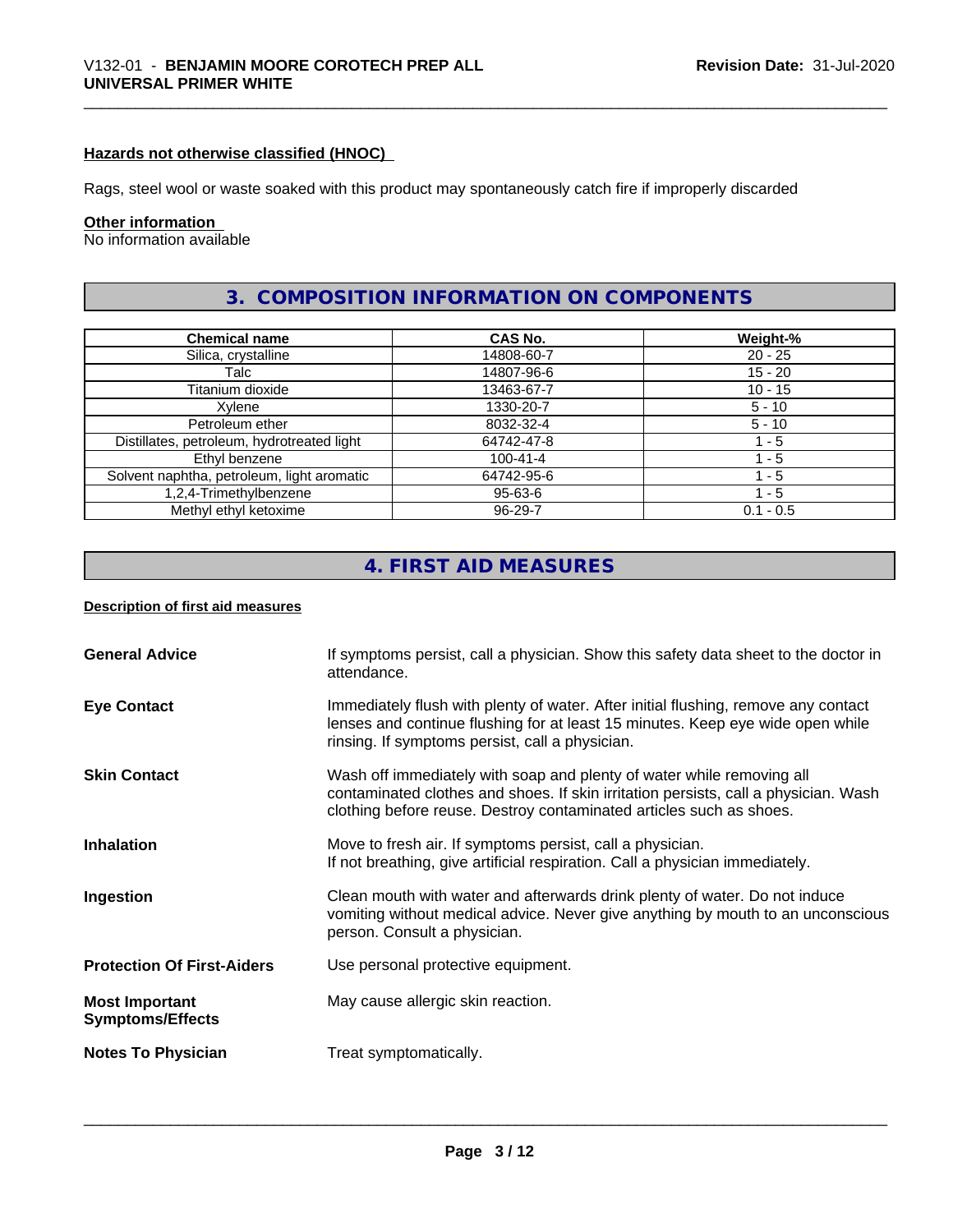## **5. FIRE-FIGHTING MEASURES**

|                                          | <b>Flammable Properties</b>                                   |                                                                                                                                                        |                                | Vapors may travel considerable distance to a source of<br>ignition and flash back. Vapors may cause flash fire.                                                                                                                                                                     |  |
|------------------------------------------|---------------------------------------------------------------|--------------------------------------------------------------------------------------------------------------------------------------------------------|--------------------------------|-------------------------------------------------------------------------------------------------------------------------------------------------------------------------------------------------------------------------------------------------------------------------------------|--|
|                                          | <b>Suitable Extinguishing Media</b>                           |                                                                                                                                                        | surrounding environment.       | Foam, dry powder or water. Use extinguishing measures<br>that are appropriate to local circumstances and the                                                                                                                                                                        |  |
|                                          |                                                               | Protective equipment and precautions for firefighters                                                                                                  | and full protective gear.      | As in any fire, wear self-contained breathing apparatus<br>pressure-demand, MSHA/NIOSH (approved or equivalent)                                                                                                                                                                     |  |
| <b>Hazardous combustion products</b>     |                                                               | Burning may result in carbon dioxide, carbon monoxide<br>and other combustion products of varying composition<br>which may be toxic and/or irritating. |                                |                                                                                                                                                                                                                                                                                     |  |
|                                          | <b>Specific Hazards Arising From The Chemical</b>             |                                                                                                                                                        | vapors.                        | Flammable. Flash back possible over considerable<br>distance. Keep product and empty container away from<br>heat and sources of ignition. Closed containers may<br>rupture if exposed to fire or extreme heat. Thermal<br>decomposition can lead to release of irritating gases and |  |
|                                          | <b>Sensitivity to mechanical impact</b>                       |                                                                                                                                                        | No                             |                                                                                                                                                                                                                                                                                     |  |
|                                          | Sensitivity to static discharge                               |                                                                                                                                                        | Yes                            |                                                                                                                                                                                                                                                                                     |  |
| <b>Flash Point Data</b><br><b>Method</b> | Flash point (°F)<br>Flash Point (°C)                          |                                                                                                                                                        | 50<br>10<br><b>PMCC</b>        |                                                                                                                                                                                                                                                                                     |  |
|                                          | <b>Flammability Limits In Air</b>                             |                                                                                                                                                        |                                |                                                                                                                                                                                                                                                                                     |  |
|                                          | Lower flammability limit:<br><b>Upper flammability limit:</b> |                                                                                                                                                        | Not available<br>Not available |                                                                                                                                                                                                                                                                                     |  |
| <b>NFPA</b>                              | Health: 2                                                     | Flammability: 3                                                                                                                                        | Instability: 0                 | <b>Special: Not Applicable</b>                                                                                                                                                                                                                                                      |  |
| <b>NFPA Legend</b><br>0 - Not Hazardous  |                                                               |                                                                                                                                                        |                                |                                                                                                                                                                                                                                                                                     |  |

- 1 Slightly
- 2 Moderate
- 3 High
- 4 Severe

*The ratings assigned are only suggested ratings, the contractor/employer has ultimate responsibilities for NFPA ratings where this system is used.*

*Additional information regarding the NFPA rating system is available from the National Fire Protection Agency (NFPA) at www.nfpa.org.*

## **6. ACCIDENTAL RELEASE MEASURES**

**Personal Precautions** Remove all sources of ignition. Take precautions to prevent flashback. Ground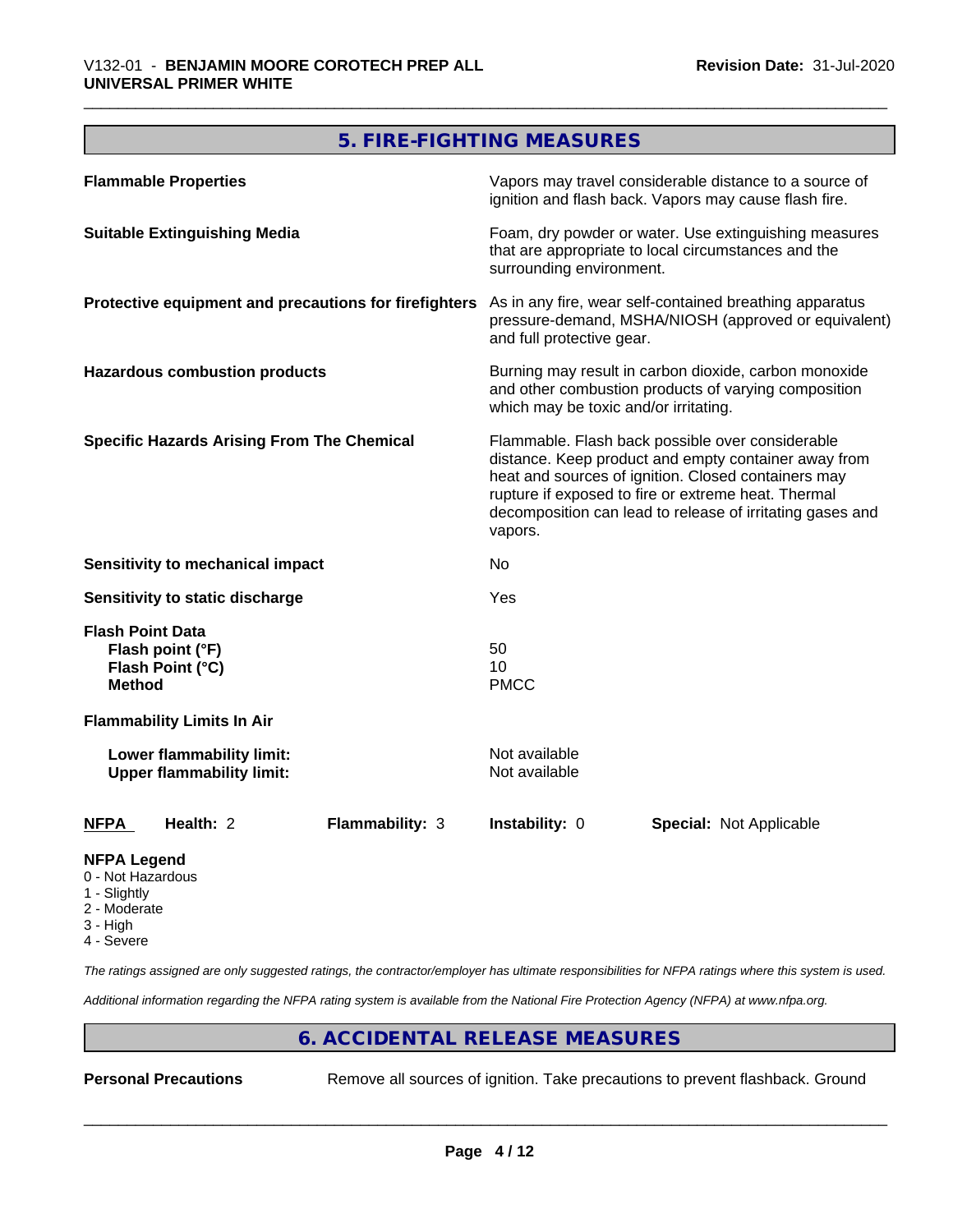|                                  | and bond all containers and handling equipment. Take precautionary measures<br>against static discharges. Ensure adequate ventilation. Avoid contact with skin,<br>eyes and clothing. Use personal protective equipment.                                                                                                                                                                                                                       |
|----------------------------------|------------------------------------------------------------------------------------------------------------------------------------------------------------------------------------------------------------------------------------------------------------------------------------------------------------------------------------------------------------------------------------------------------------------------------------------------|
| <b>Other Information</b>         | Prevent further leakage or spillage if safe to do so. Do not allow material to<br>contaminate ground water system. Prevent product from entering drains. Do not<br>flush into surface water or sanitary sewer system. Local authorities should be<br>advised if significant spillages cannot be contained.                                                                                                                                     |
| <b>Environmental precautions</b> | See Section 12 for additional Ecological Information.                                                                                                                                                                                                                                                                                                                                                                                          |
| <b>Methods for Cleaning Up</b>   | Dam up. Soak up with inert absorbent material. Use a non-sparking or explosion<br>proof means to transfer material to a sealed, appropriate container for disposal.<br>Clean contaminated surface thoroughly.                                                                                                                                                                                                                                  |
|                                  | 7. HANDLING AND STORAGE                                                                                                                                                                                                                                                                                                                                                                                                                        |
| <b>Handling</b>                  | Avoid contact with skin, eyes and clothing. Wear personal protective equipment.<br>Do not breathe vapors or spray mist. Use only in ventilated areas. Prevent vapor<br>build-up by providing adequate ventilation during and after use.                                                                                                                                                                                                        |
|                                  | Take precautionary measures against static discharges. To avoid ignition of<br>vapors by static electricity discharge, all metal parts of the equipment must be<br>grounded. Keep away from heat, sparks and flame. Do not smoke. Extinguish all<br>flames and pilot lights, and turn off stoves, heaters, electric motors and other<br>sources of ignition during use and until all vapors are gone. Ignition and/or flash<br>back may occur. |
| <b>Storage</b>                   | Keep containers tightly closed in a dry, cool and well-ventilated place. Keep away<br>from heat. Keep away from open flames, hot surfaces and sources of ignition.<br>Keep in properly labeled containers. Keep out of the reach of children.                                                                                                                                                                                                  |
|                                  | <b>DANGER</b> - Rags, steel wool or waste soaked with this product may<br>spontaneously catch fire if improperly discarded. Immediately after use, place<br>rags, steel wool or waste in a sealed water-filled metal container.                                                                                                                                                                                                                |
| <b>Incompatible Materials</b>    | Incompatible with strong acids and bases and strong oxidizing agents.                                                                                                                                                                                                                                                                                                                                                                          |
|                                  | Technical measures/Precautions Ensure adequate ventilation. Use only where airflow will keep vapors from building<br>up in or near the work area in adjoining rooms. Comply with all national, state, and<br>local codes pertaining to the storage, handling, dispensing and disposal of<br>flammable liquids.                                                                                                                                 |
|                                  | Dissipate static electricity during transfer by grounding and bonding containers<br>and equipment before transferring material. All equipment should be non-sparking<br>and explosion proof. Use explosion proof electrical equipment for ventilation,<br>lighting and material handling.                                                                                                                                                      |

## **8. EXPOSURE CONTROLS/PERSONAL PROTECTION**

**Exposure Limits**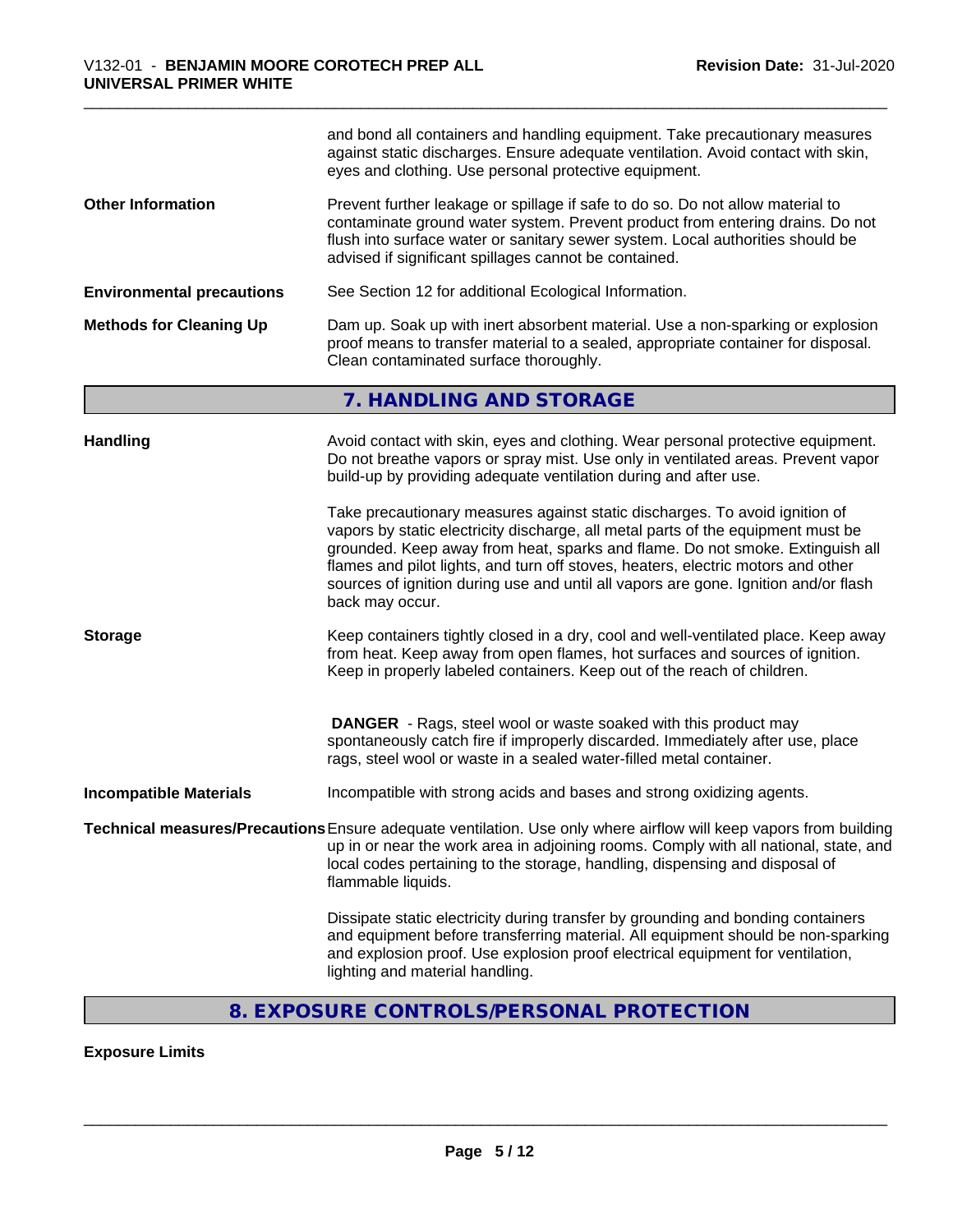| <b>Chemical name</b> | <b>ACGIH TLV</b>                                                                                                                     | <b>OSHA PEL</b>                                                                             |
|----------------------|--------------------------------------------------------------------------------------------------------------------------------------|---------------------------------------------------------------------------------------------|
| Silica, crystalline  | TWA: 0.025 mg/m <sup>3</sup> respirable<br>particulate matter                                                                        | 50 µg/m <sup>3</sup> - TWA Respirable crystalline<br>silica 50 $\mu$ g/m <sup>3</sup> - TWA |
| Talc                 | TWA: $2 \text{ mg/m}^3$ particulate matter<br>containing no asbestos and <1%<br>crystalline silica, respirable particulate<br>matter | 20 mppcf - TWA                                                                              |
| Titanium dioxide     | TWA: $10 \text{ mg/m}^3$                                                                                                             | 15 mg/m <sup>3</sup> - TWA                                                                  |
| Xylene               | STEL: 150 ppm<br>TWA: 100 ppm                                                                                                        | 100 ppm - TWA<br>435 mg/m <sup>3</sup> - TWA                                                |
| Ethyl benzene        | TWA: 20 ppm                                                                                                                          | 100 ppm - TWA<br>435 mg/m $3$ - TWA                                                         |

#### **Legend**

ACGIH - American Conference of Governmental Industrial Hygienists Exposure Limits OSHA - Occupational Safety & Health Administration Exposure Limits N/E - Not Established

#### **Appropriate engineering controls**

| <b>Engineering Measures</b>          | Ensure adequate ventilation, especially in confined areas.                                                                                                                                                                                                                                                                                                          |
|--------------------------------------|---------------------------------------------------------------------------------------------------------------------------------------------------------------------------------------------------------------------------------------------------------------------------------------------------------------------------------------------------------------------|
| <b>Personal Protective Equipment</b> |                                                                                                                                                                                                                                                                                                                                                                     |
| <b>Eye/Face Protection</b>           | Safety glasses with side-shields. If splashes are likely to occur, wear:. Tightly<br>fitting safety goggles.                                                                                                                                                                                                                                                        |
| <b>Skin Protection</b>               | Long sleeved clothing. Protective gloves.                                                                                                                                                                                                                                                                                                                           |
| <b>Respiratory Protection</b>        | Use only with adequate ventilation. In operations where exposure limits are<br>exceeded, use a NIOSH approved respirator that has been selected by a<br>technically qualified person for the specific work conditions. When spraying the<br>product or applying in confined areas, wear a NIOSH approved respirator<br>specified for paint spray or organic vapors. |
| <b>Hygiene Measures</b>              | Avoid contact with skin, eyes and clothing. Remove and wash contaminated<br>clothing before re-use. Wash thoroughly after handling.                                                                                                                                                                                                                                 |

## **9. PHYSICAL AND CHEMICAL PROPERTIES**

| Appearance<br>Odor<br><b>Odor Threshold</b><br>Density (Ibs/gal)<br><b>Specific Gravity</b><br>рH<br>Viscosity (cps)<br>Solubility(ies)<br><b>Water solubility</b><br><b>Evaporation Rate</b> | liquid<br>solvent<br>No information available<br>11.85 - 11.95<br>$1.42 - 1.44$<br>No information available<br>No information available<br>No information available<br>No information available<br>No information available |
|-----------------------------------------------------------------------------------------------------------------------------------------------------------------------------------------------|-----------------------------------------------------------------------------------------------------------------------------------------------------------------------------------------------------------------------------|
|                                                                                                                                                                                               |                                                                                                                                                                                                                             |
|                                                                                                                                                                                               |                                                                                                                                                                                                                             |
|                                                                                                                                                                                               |                                                                                                                                                                                                                             |
|                                                                                                                                                                                               |                                                                                                                                                                                                                             |
| Vapor pressure                                                                                                                                                                                | No information available                                                                                                                                                                                                    |
| Vapor density                                                                                                                                                                                 | No information available                                                                                                                                                                                                    |
| Wt. % Solids                                                                                                                                                                                  | 70 - 80                                                                                                                                                                                                                     |
| Vol. % Solids                                                                                                                                                                                 | 45 - 55                                                                                                                                                                                                                     |
| Wt. % Volatiles                                                                                                                                                                               | $20 - 30$                                                                                                                                                                                                                   |
| Vol. % Volatiles                                                                                                                                                                              | 45 - 55                                                                                                                                                                                                                     |
|                                                                                                                                                                                               |                                                                                                                                                                                                                             |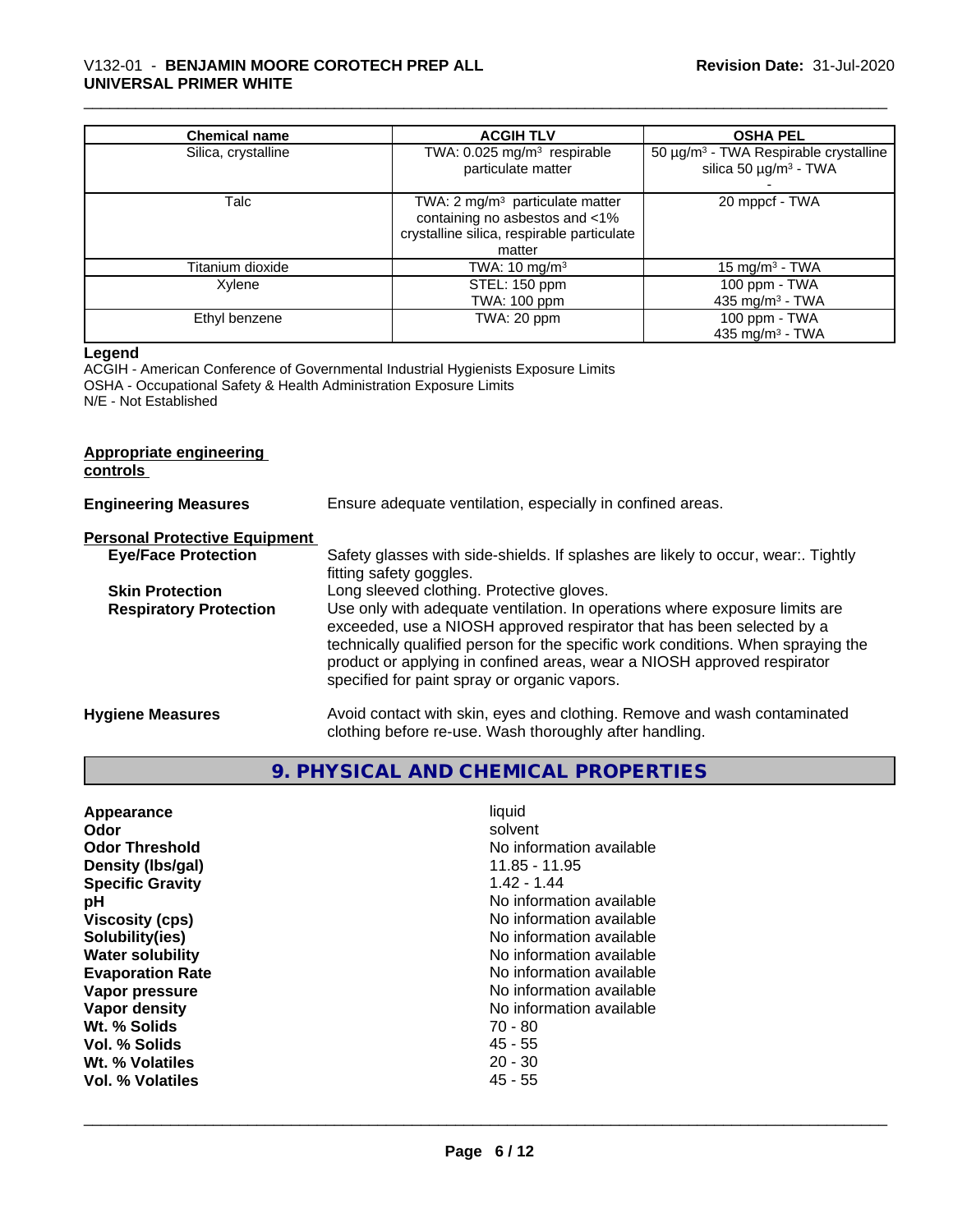**VOC Regulatory Limit (g/L)** < 400 **Boiling Point (°F)** 241 **Boiling Point**  $(°C)$  116 **Freezing point (°F)** No information available **Freezing Point (°C)** The Control of the Monometer of Noinformation available **Flash point (°F)** 50 **Flash Point (°C)** 10 **Method** PMCC **Flammability (solid, gas)** Not applicable **Upper flammability limit:** No information available **Lower flammability limit:**  $\qquad \qquad \qquad$  No information available **Autoignition Temperature (°F)** No information available **Autoignition Temperature (°C)**<br> **Decomposition Temperature (°F)** No information available **Decomposition Temperature (°F) Decomposition Temperature (°C)** No information available **Partition coefficient Contract Contract Contract Contract Contract Contract Contract Contract Contract Contract Contract Contract Contract Contract Contract Contract Contract Contract Contract Contract Contract Contract** 

## **10. STABILITY AND REACTIVITY**

does not occur.

temperature.

oxidizing agents.

gases and vapors.

electricity and sources of ignition. Sparks. Elevated

**Reactivity No data available No data available Chemical Stability Stability** Stable under normal conditions. Hazardous polymerisation

**Conditions to avoid Keep away from open flames, hot surfaces, static conditions to avoid** 

**Incompatible Materials Incompatible with strong acids and bases and strong** 

**Hazardous Decomposition Products** Thermal decomposition can lead to release of irritating

**Possibility of hazardous reactions** None under normal conditions of use.

**11. TOXICOLOGICAL INFORMATION**

**Product Information Information on likely routes of exposure Principal Routes of Exposure** Eye contact, skin contact and inhalation. **Acute Toxicity** 

**Product Information** Repeated or prolonged exposure to organic solvents may lead to permanent brain and nervous system damage. Intentional misuse by deliberately concentrating and inhaling vapors may be harmful or fatal.

 $\overline{\phantom{a}}$  ,  $\overline{\phantom{a}}$  ,  $\overline{\phantom{a}}$  ,  $\overline{\phantom{a}}$  ,  $\overline{\phantom{a}}$  ,  $\overline{\phantom{a}}$  ,  $\overline{\phantom{a}}$  ,  $\overline{\phantom{a}}$  ,  $\overline{\phantom{a}}$  ,  $\overline{\phantom{a}}$  ,  $\overline{\phantom{a}}$  ,  $\overline{\phantom{a}}$  ,  $\overline{\phantom{a}}$  ,  $\overline{\phantom{a}}$  ,  $\overline{\phantom{a}}$  ,  $\overline{\phantom{a}}$ 

**Symptoms related to the physical,chemical and toxicological characteristics**

**Symptoms** No information available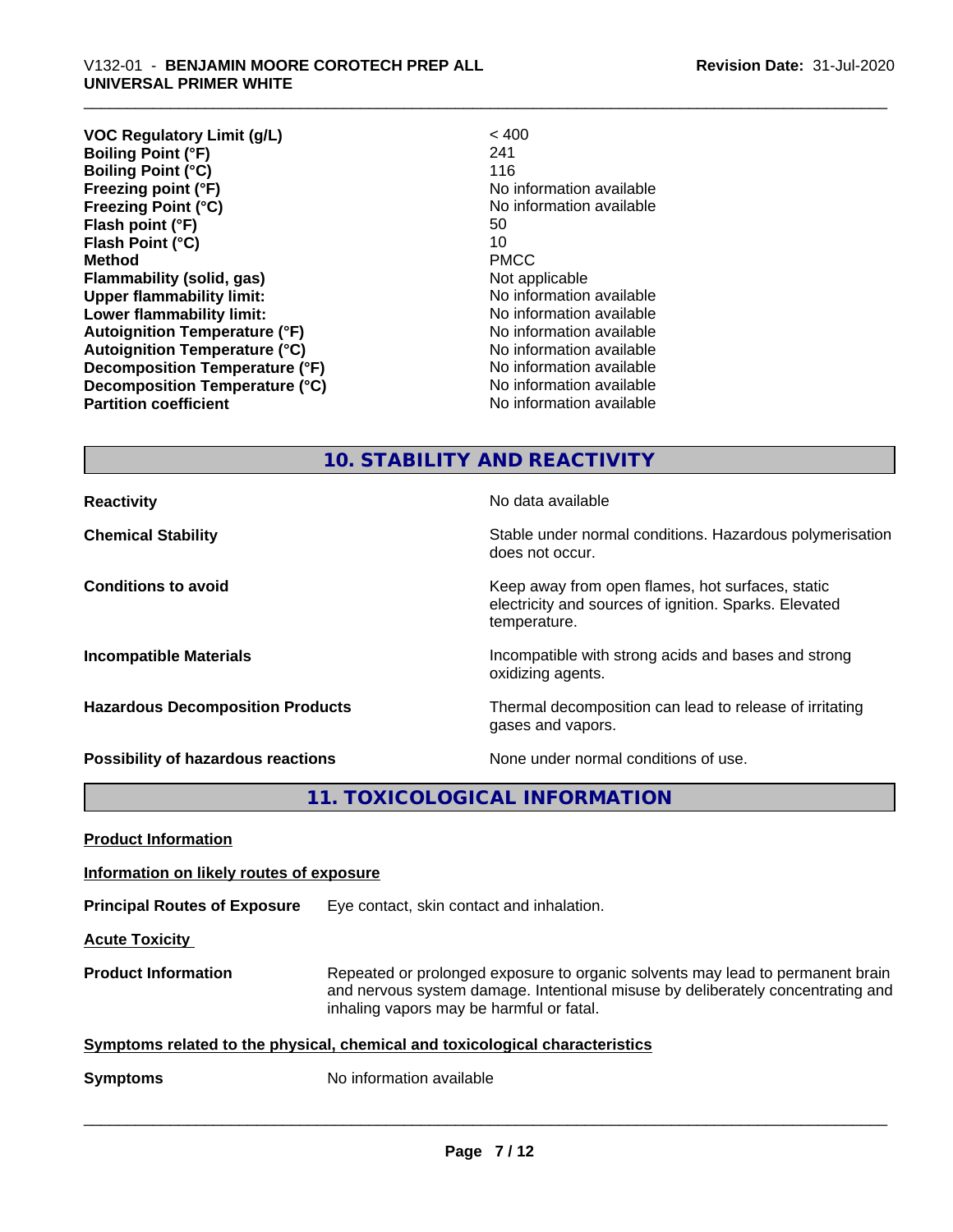#### **Delayed and immediate effects as well as chronic effects from short and long-term exposure**

| Eye contact                     | Contact with eyes may cause irritation.                                                                                                                                                                                                                       |
|---------------------------------|---------------------------------------------------------------------------------------------------------------------------------------------------------------------------------------------------------------------------------------------------------------|
| <b>Skin contact</b>             | May cause skin irritation and/or dermatitis. Prolonged skin contact may defat the<br>skin and produce dermatitis.                                                                                                                                             |
| Ingestion                       | Harmful if swallowed. Ingestion may cause irritation to mucous membranes. Small<br>amounts of this product aspirated into the respiratory system during ingestion or<br>vomiting may cause mild to severe pulmonary injury, possibly progressing to<br>death. |
| <b>Inhalation</b>               | Harmful by inhalation. High vapor / aerosol concentrations are irritating to the<br>eyes, nose, throat and lungs and may cause headaches, dizziness, drowsiness,<br>unconsciousness, and other central nervous system effects.                                |
| <b>Sensitization</b>            | May cause an allergic skin reaction                                                                                                                                                                                                                           |
| <b>Neurological Effects</b>     | No information available.                                                                                                                                                                                                                                     |
| <b>Mutagenic Effects</b>        | No information available.                                                                                                                                                                                                                                     |
| <b>Reproductive Effects</b>     | No information available.                                                                                                                                                                                                                                     |
| <b>Developmental Effects</b>    | No information available.                                                                                                                                                                                                                                     |
| <b>Target organ effects</b>     | No information available.                                                                                                                                                                                                                                     |
| <b>STOT - repeated exposure</b> | Causes damage to organs through prolonged or repeated exposure if inhaled.<br>Causes damage to organs through prolonged or repeated exposure.                                                                                                                 |
| STOT - single exposure          | May cause disorder and damage to the Respiratory system                                                                                                                                                                                                       |
| Other adverse effects           | No information available.                                                                                                                                                                                                                                     |
| <b>Aspiration Hazard</b>        | May be harmful if swallowed and enters airways. Small amounts of this product<br>aspirated into the respiratory system during ingestion or vomiting may cause mild<br>to severe pulmonary injury, possibly progressing to death.                              |

#### **Numerical measures of toxicity**

**The following values are calculated based on chapter 3.1 of the GHS document**

| <b>ATEmix (oral)</b>                      | 16556 mg/kg |
|-------------------------------------------|-------------|
| <b>ATEmix (dermal)</b>                    | 8432 mg/ka  |
| $ATEmix$ (inhalation-dust/mist) 11.4 mg/L |             |

### **Component Information**

| Chemical name                                               | Oral LD50             | Dermal LD50                | <b>Inhalation LC50</b>            |
|-------------------------------------------------------------|-----------------------|----------------------------|-----------------------------------|
| Titanium dioxide<br>13463-67-7                              | $> 10000$ mg/kg (Rat) |                            | ۰                                 |
| Xylene<br>1330-20-7                                         | $= 3500$ mg/kg (Rat)  | $>$ 4350 mg/kg (Rabbit)    | $= 29.08$ mg/L (Rat) 4 h          |
| Petroleum ether<br>8032-32-4                                | ۰                     |                            | $= 3400$ ppm (Rat) 4 h            |
| Distillates, petroleum, hydrotreated<br>light<br>64742-47-8 | $> 5000$ mg/kg (Rat)  | $>$ 2000 mg/kg (Rabbit)    | $> 5.2$ mg/L (Rat) 4 h            |
| Ethyl benzene<br>$100 - 41 - 4$                             | $= 3500$ mg/kg (Rat)  | $= 15400$ mg/kg (Rabbit)   | $= 17.4$ mg/L (Rat) 4 h           |
| Solvent naphtha, petroleum, light<br>aromatic<br>64742-95-6 | $= 8400$ mg/kg (Rat)  | $>$ 2000 mg/kg (Rabbit)    | $= 3400$ ppm (Rat) 4 h            |
| 1,2,4-Trimethylbenzene<br>$95 - 63 - 6$                     | $= 3280$ mg/kg (Rat)  | $>$ 3160 mg/kg (Rabbit)    | $= 18$ g/m <sup>3</sup> (Rat) 4 h |
| Methyl ethyl ketoxime<br>96-29-7                            | $= 930$ mg/kg (Rat)   | 1000 - 1800 mg/kg (Rabbit) | $> 4.83$ mg/L (Rat) 4 h           |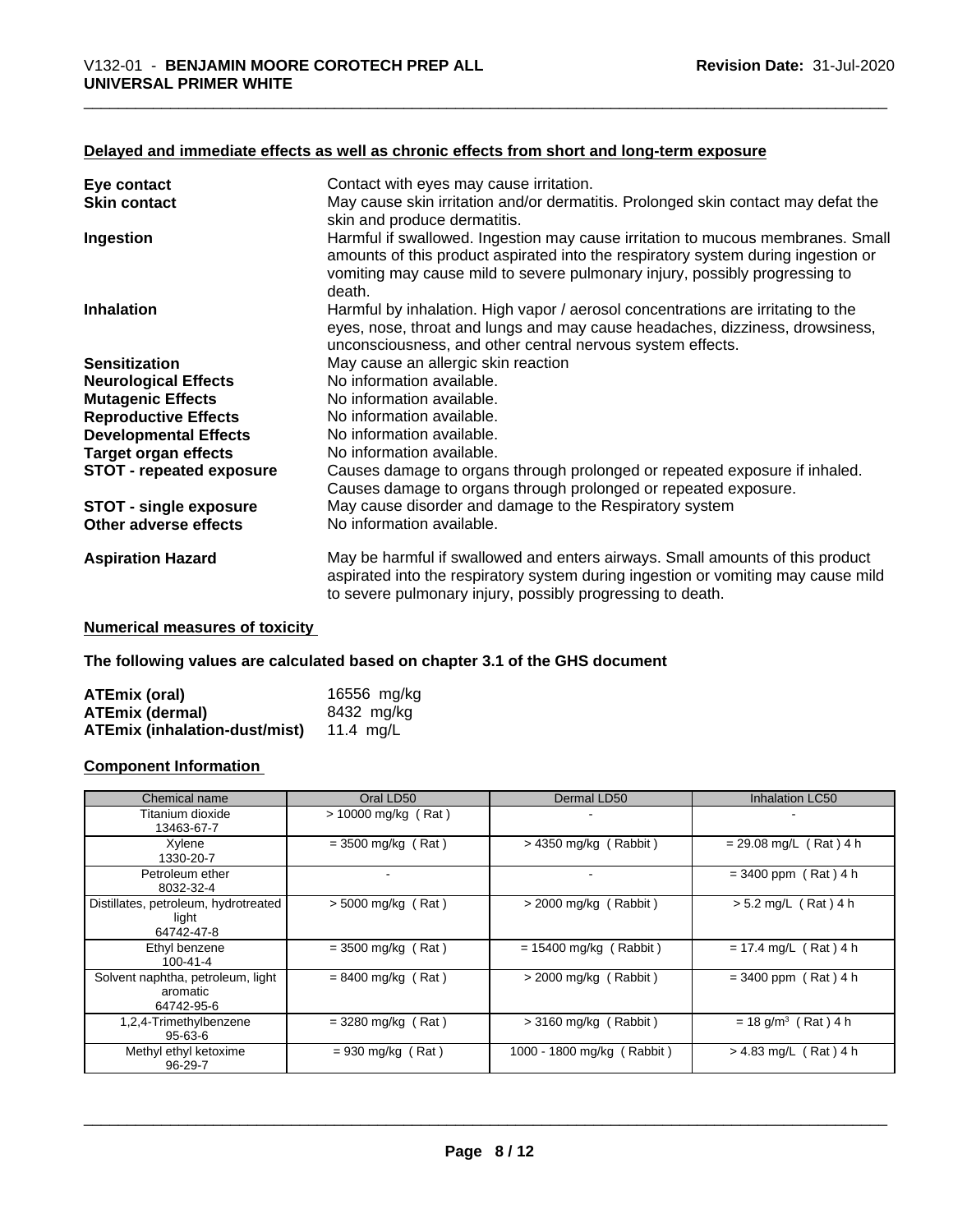#### **Chronic Toxicity**

#### **Carcinogenicity**

*The information below indicateswhether each agency has listed any ingredient as a carcinogen:.*

| <b>Chemical name</b> | <b>IARC</b>          | <b>NTP</b>  | <b>OSHA</b> |
|----------------------|----------------------|-------------|-------------|
|                      | 1 - Human Carcinogen | Known Human | Listed      |
| Silica, crystalline  |                      | Carcinogen  |             |
|                      | 2B - Possible Human  |             | Listed      |
| Titanium dioxide     | Carcinogen           |             |             |
|                      | 2B - Possible Human  |             | Listed      |
| Ethyl benzene        | Carcinogen           |             |             |

• Crystalline Silica has been determined to be carcinogenic to humans by IARC (1) when in respirable form. Risk of cancer depends on duration and level of inhalation exposure to spray mist or dust from sanding the dried paint.• Although IARC has classified titanium dioxide as possibly carcinogenic to humans (2B), their summary concludes: "No significant exposure to titanium dioxide is thought to occur during the use of products in which titanium dioxide is bound to other materials, such as paint."

#### **Legend**

IARC - International Agency for Research on Cancer NTP - National Toxicity Program OSHA - Occupational Safety & Health Administration

## **12. ECOLOGICAL INFORMATION**

#### **Ecotoxicity Effects**

The environmental impact of this product has not been fully investigated.

#### **Product Information**

#### **Acute Toxicity to Fish**

No information available

#### **Acute Toxicity to Aquatic Invertebrates**

No information available

#### **Acute Toxicity to Aquatic Plants**

No information available

#### **Persistence / Degradability**

No information available.

#### **Bioaccumulation**

There is no data for this product.

#### **Mobility in Environmental Media**

No information available.

#### **Ozone**

Not applicable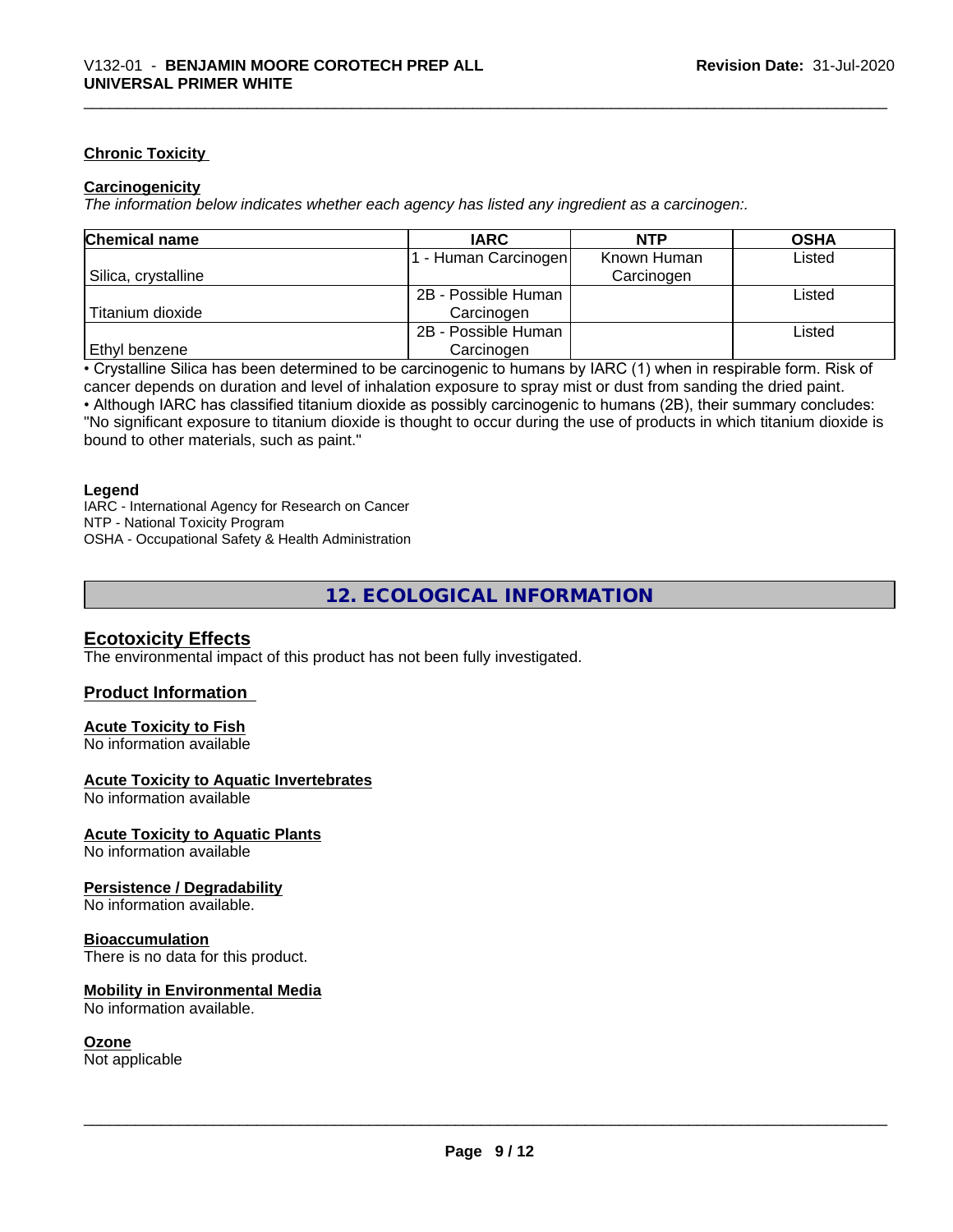### **Component Information**

#### **Acute Toxicity to Fish**

Titanium dioxide  $LC50: > 1000$  mg/L (Fathead Minnow - 96 hr.) Xylene LC50: 13.5 mg/L (Rainbow Trout - 96 hr.) Ethyl benzene LC50: 12.1 mg/L (Fathead Minnow - 96 hr.) Methyl ethyl ketoxime LC50: 48 mg/L (Bluegill sunfish - 96 hr.)

#### **Acute Toxicity to Aquatic Invertebrates**

Ethyl benzene EC50: 1.8 mg/L (Daphnia magna - 48 hr.) Methyl ethyl ketoxime EC50: 750 mg/L (Daphnia magna - 48 hr.)

#### **Acute Toxicity to Aquatic Plants**

Ethyl benzene EC50: 4.6 mg/L (Green algae (Scenedesmus subspicatus), 72 hrs.)

|                                                                                                                          | 13. DISPOSAL CONSIDERATIONS                                                                                                                                                                                               |  |
|--------------------------------------------------------------------------------------------------------------------------|---------------------------------------------------------------------------------------------------------------------------------------------------------------------------------------------------------------------------|--|
| <b>Waste Disposal Method</b>                                                                                             | Dispose of in accordance with federal, state, and local regulations. Local<br>requirements may vary, consult your sanitation department or state-designated<br>environmental protection agency for more disposal options. |  |
| <b>Empty Container Warning</b>                                                                                           | Emptied containers may retain product residue. Follow label warnings even after<br>container is emptied. Residual vapors may explode on ignition.                                                                         |  |
|                                                                                                                          | <b>14. TRANSPORT INFORMATION</b>                                                                                                                                                                                          |  |
| <b>DOT</b><br><b>Proper Shipping Name</b><br><b>Hazard class</b><br>UN-No.<br><b>Packing Group</b><br><b>Description</b> | <b>PAINT</b><br>3<br>UN1263<br>UN1263, PAINT, 3, II                                                                                                                                                                       |  |
| <b>ICAO / IATA</b>                                                                                                       | Contact the preparer for further information.                                                                                                                                                                             |  |
| <b>IMDG / IMO</b>                                                                                                        | Contact the preparer for further information.                                                                                                                                                                             |  |
|                                                                                                                          | <b>15. REGULATORY INFORMATION</b>                                                                                                                                                                                         |  |

## **International Inventories**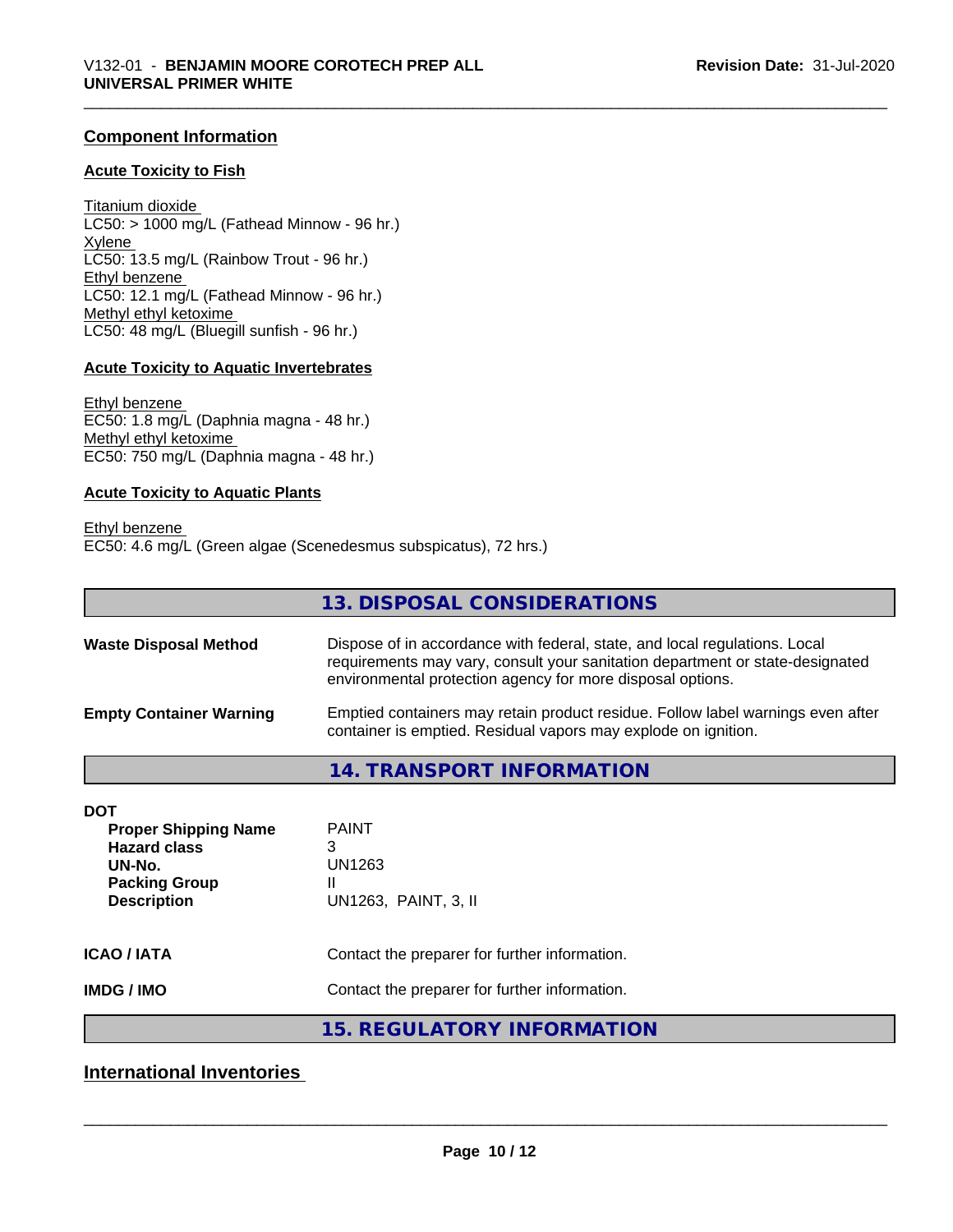| <b>TSCA: United States</b> | Yes - All components are listed or exempt. |
|----------------------------|--------------------------------------------|
| <b>DSL: Canada</b>         | Yes - All components are listed or exempt. |

## **Federal Regulations**

| SARA 311/312 hazardous categorization |  |
|---------------------------------------|--|
|                                       |  |

| Acute health hazard               | Yes |
|-----------------------------------|-----|
| Chronic Health Hazard             | Yes |
| Fire hazard                       | Yes |
| Sudden release of pressure hazard | Nο  |
| Reactive Hazard                   | N٥  |

#### **SARA 313**

Section 313 of Title III of the Superfund Amendments and Reauthorization Act of 1986 (SARA). This product contains a chemical or chemicals which are subject to the reporting requirements of the Act and Title 40 of the Code of Federal Regulations, Part 372:

| <b>Chemical name</b>   | CAS No.   | Weight-% | <b>CERCLA/SARA 313</b><br>(de minimis concentration) |
|------------------------|-----------|----------|------------------------------------------------------|
| Xylene                 | 1330-20-7 | $5 - 10$ |                                                      |
| Ethyl benzene          | 100-41-4  | 1 - 5    | 0.1                                                  |
| 1,2,4-Trimethylbenzene | 95-63-6   | 1 - 5    | 1.0                                                  |

#### **Clean Air Act,Section 112 Hazardous Air Pollutants (HAPs) (see 40 CFR 61)**

This product contains the following HAPs:

| <b>Chemical name</b> | CAS No.   | Weight-% | <b>Hazardous Air Pollutant</b><br>(HAP) |
|----------------------|-----------|----------|-----------------------------------------|
| Xvlene               | 1330-20-7 | 5 - 10   | ∟isted                                  |
| Ethyl benzene        | 100-41-4  | l - 5    | ∟isted                                  |

### **US State Regulations**

#### **California Proposition 65**

**AVIMARNING:** Cancer and Reproductive Harm– www.P65warnings.ca.gov

#### **State Right-to-Know**

| <b>Chemical name</b>   | <b>Massachusetts</b> | <b>New Jersey</b> | Pennsylvania |
|------------------------|----------------------|-------------------|--------------|
| Silica, crystalline    |                      |                   |              |
| Talc                   |                      |                   |              |
| Titanium dioxide       |                      |                   |              |
| Xvlene                 |                      |                   |              |
| Petroleum ether        |                      |                   |              |
| Ethyl benzene          |                      |                   |              |
| 1,2,4-Trimethylbenzene |                      |                   |              |

#### **Legend**

X - Listed